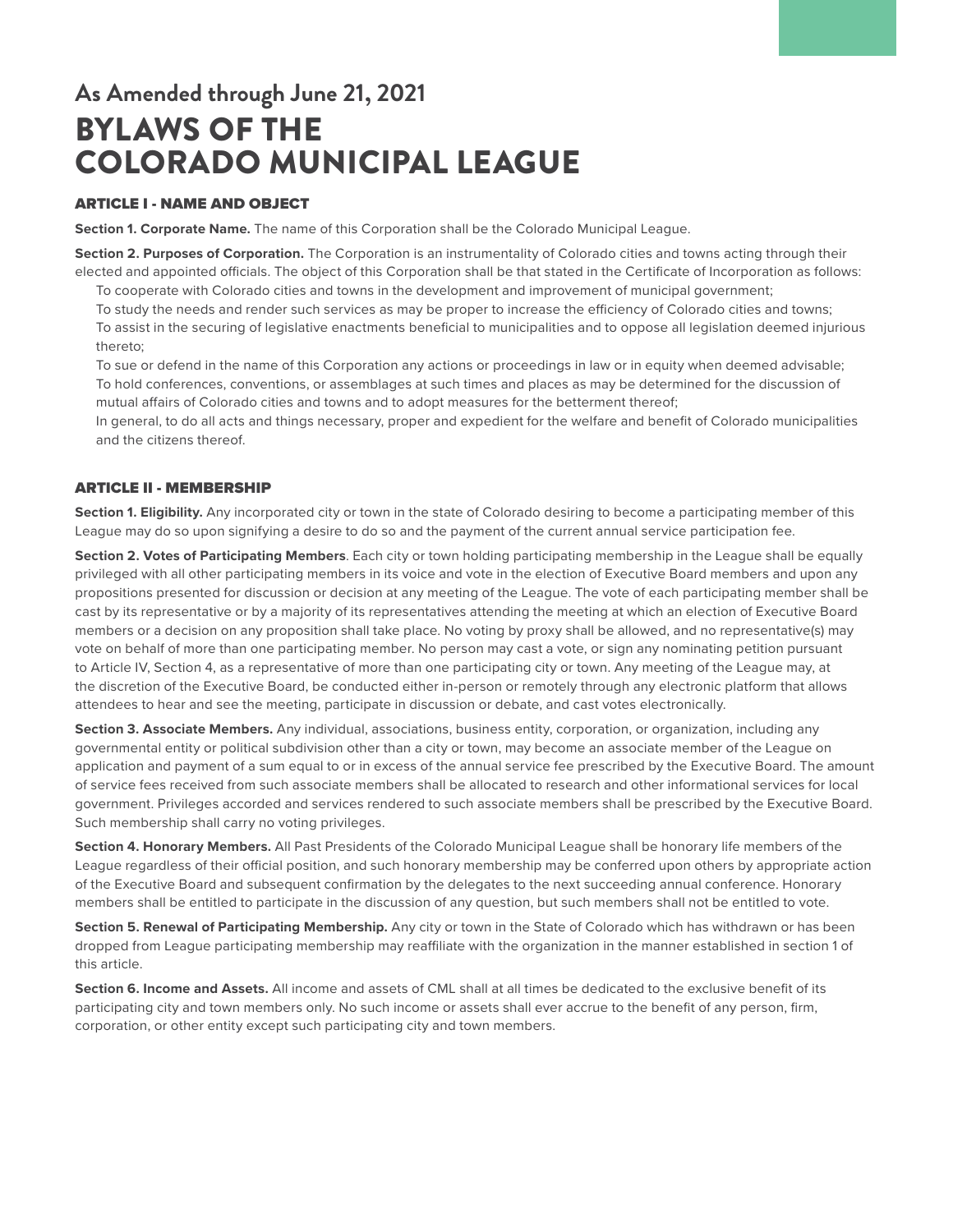### ARTICLE III - SERVICE PARTICIPATION FEE

**Section 1. Fee Schedule.** The annual service participation fee for each city or town shall be in such sum as shall be fixed by the fee schedule adopted from time to time by the Executive Board of the League, provided that no fees shall be prescribed for honorary members. No change in the service participation fee schedule shall be effective until it has been announced at an annual business meeting.

**Section 2. Payment of Fees - Date Due.** (a) All service participation fees shall be payable annually in advance of the League's calendar year, and shall become due on January 1. Failure on the part of any municipality to tender payment prior to March 1 shall constitute grounds for termination of membership in the League. Not less than fifteen days prior to any termination of a municipality's membership, the League shall provide written notice of the termination and the reasons therefor to the municipality, and shall afford the municipality an opportunity to be heard, orally or in writing, before the Board, which hearing shall occur not less than five days before the effective date of any termination. The foregoing notice and hearing procedures shall not apply to associate members, and the failure on the part of any associate member to tender payment prior to March 1 shall constitute automatic termination of the associate membership. The Board may establish reasonable provisions for the extension of membership status pending the receipt of service participation fees.

(b) A municipality may withdraw from membership upon written notice to the Executive Director, but may not receive a refund of any portion of its paid participation fee upon such notice of withdrawal.

#### ARTICLE IV - EXECUTIVE BOARD

**Section 1. Duties.** The affairs of the League shall be under the direction of an Executive Board of twenty members (also referred to as the Board), plus the Immediate Past President, when qualified, all of whom shall manage the lawful business of the League. In the event the Immediate Past President is not qualified under Section 3, the position shall be held by the immediate predecessor, when qualified. In performance thereof, the Executive Board shall possess all the powers granted to Executive Boards and Directors of non-profit corporations by state law. In addition, the Executive Board shall have the authority to return, to CML's participating city and town members only, annual service participation fees or other revenues collected in excess of the amounts which the Board reasonably determines necessary for the prudent operation of CML. Any such returned amounts shall be credited against future service participation fees of such members in the same proportions as the fees were paid. No credit shall be given to any such member which owes any amount to CML until the amount owing is paid, and any credit or payment to be made under this provision may be used to pay such amount. The Board shall have the sole authority and discretion to determine whether any funds are available for such return, and the amount and timing of any such return. If the Board reasonably determines that such return shall be made, any such member shall have an enforceable right to its proportionate share of such returns pursuant to the terms of this provision. In no event shall any such return be made to any associate member or any honorary member.

Section 2. Election. Members of the Executive Board shall be elected annually at the annual business meeting of the League, shall assume office immediately after the adjournment of the annual business meeting and shall hold office for a term of two years, or until their successors have been elected and have assumed office. The terms of the members of the Board shall be staggered so that the terms of one-half of the members of the Board from each population category shall expire each year. When more than ten Executive Board members are to be elected at the annual business meeting, ten individuals shall be elected for two-year terms and any additional individuals elected to the Board shall be elected for one-year terms.

**Section 3. Qualifications of Executive Board Members.** (a) Members of the Executive Board shall be elected or appointed officials of participating cities and towns. For purposes of these bylaws appointed officials shall include employees as well as non-elected officials. For purposes of qualification, the individual must be an elected or appointed official whose election or appointment is under the exclusive control of the city or town.

(b) excluding the immediate Past President, six members of the Board shall be officials of municipalities in the "small population" category, six members shall be officials of municipalities in the "medium population" category, six members shall be officials of municipalities in the "large population" category, and two members shall be officials of municipalities in the "largest population" category. The Executive Board may establish and from time to time revise the population levels that define the small, medium, large, and largest population categories of municipalities. For the purposes of this Article, "population" shall mean the municipal population figures used in determining service participation fees for League membership for the year in which the Individual is elected, appointed or a candidate for the Board.

**Section 4. Nominations of Executive Board Members.** (a) Nominations of Executive Board members shall be made at the annual business meeting of the League by a nominating committee of four municipal officials appointed by the President, one from each category established in Section 3(b) above. At least 24 hours prior to the annual business meeting, the nominating committee shall recommend for election to the Executive Board a slate of municipal officials numbering at least as many officials in each population category as the number of vacancies to be filled for each category, and, in so doing, shall ensure that the nominations comply with the categories established in Section 3(b) above and with the requirement in section 2 of this article for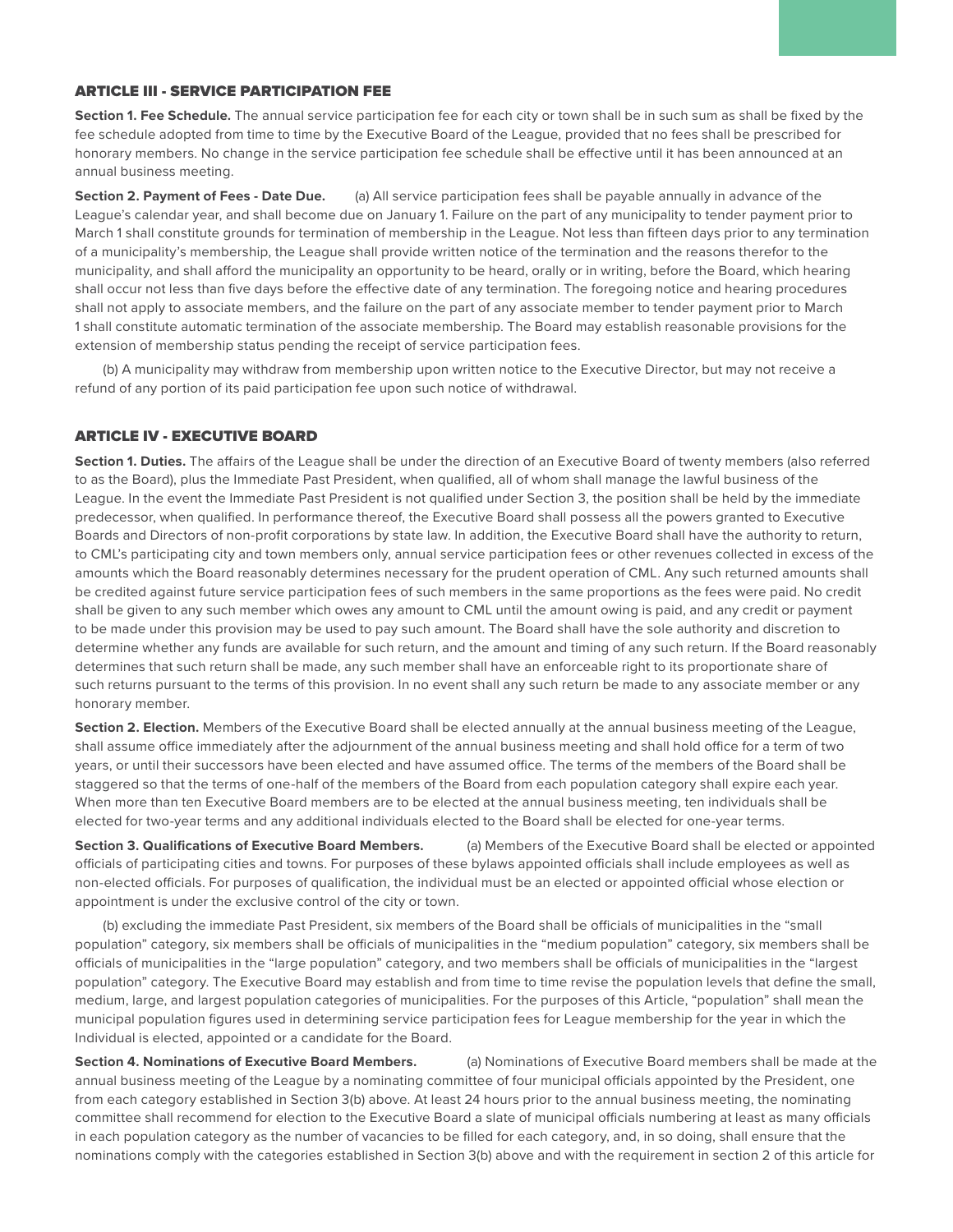overlapping terms of office. Each nominee, except any official requested by the nominating committee to become a nominee in order to meet the minimum slate requirement of this section and except any nominee petitioned for pursuant to this section, shall have received the written endorsement of the nominee's city council or board of trustees. A city council or board of trustees may endorse the nomination of only one official from the city or town for election at any one annual business meeting. Each official who files an application for nomination with the nominating committee shall be included among the nominating committee's slate of nominees if the official meets the qualifications established in section 3(a) of this article, and if the official's application is received in writing in the League office at least 15 days prior to the annual business meeting and is accompanied by the required endorsement in writing from the official's city council or board of trustees. The nominating committee may request that one or more additional officials become nominees only if and to the extent that the total number of officials who are qualified by the proper filing of an application for nomination at least 15 days prior to the annual business meeting are insufficient to meet the minimum slate requirement of this section. Not later than five hours prior to the annual business meeting, other nominations for Executive Board members may be made to the nominating committee by petition, such petition to be signed by at least ten municipal officials representing at least ten municipalities in attendance at the annual business meeting. The nominating committee shall be the sole judge of the validity of any such petitions submitted, and if it deems the petitions valid shall submit the names of municipal officials so nominated to the annual business meeting for consideration along with the nominating committee's slate of officials.

(b) The vote shall be by written or electronic ballot. Within each category of Board members, as set forth in Section 3(b) above, those officials receiving the largest number of votes shall be elected to two-year terms and those receiving the next largest number of votes, in descending order, shall be elected to one-year terms, if any exist. Where a tie would affect the outcome of any election, a run-off election shall be held among those officials receiving the same number of votes. At the annual business meeting, each city and town holding participating membership in the League shall be entitled to vote, subject to the requirements of Section 2 of Article II of these By-Laws, to fill all vacancies on the Board regardless of the categories established above in Section 3(b).

**Section 5. Board Meetings.** The Executive Board shall meet at the call of the President at least four times during each fiscal year, one of which meetings shall be held within 45 days of the beginning of the next succeeding fiscal year for the principal purpose of approving the budget for the ensuing year and one of which shall be held within 24 hours after the adjournment of the annual business meeting. Notice of any regular meeting of the Board shall be provided to each member of the Board at least five days in advance of the meeting. Additional meetings as necessary may be called by the president or by any two members of the Board. Notice of any such additional meeting shall be provided at least twelve hours in advance of the meeting. Any notice required under this section may be given in person, by mail, by electronically transmitted facsimile, or by any other means of wire or wireless communication. Any meeting of the Executive Board may, at the discretion of the President, be conducted either in-person or remotely through any electronic platform that allows board members to hear and see the meeting, participate in discussion or debate, and cast votes electronically.

**Section 6. Quorum and voting.** The presence of eight members shall constitute a quorum at any meeting of the Executive Board. No voting by proxy shall be allowed.

**Section 7. Vacancies.** (a) A vacancy shall occur on the Executive Board if a member resigns, misses three consecutive meetings of the Board held during a period exceeding sixty days, ceases to be an elected or appointed official of a participating city or town, or ceases to be an official of some participating city or town in the same population category from which elected to the Board. A qualified Immediate Past President, or the predecessor in office pursuant to Section 8 of this Article, shall not be subject to the three consecutive meeting provision of this paragraph. Any member who, without a break in service, becomes an elected or appointed official of a participating city or town different from but in the same population category as that from which the member was elected to the Board shall continue to serve on the Board until commencement of the next annual business meeting, provided that the League receives in its office within 45 days after the official takes office or commences service a written endorsement from the succeeding municipality stating that the governing body of said municipality desires that the member continue to serve on the Board. If no such endorsement is received within said 45 days, a vacancy shall occur. A change within the same municipality in a member's elected or appointed position, from an appointed to an elected position, or from an elected to an appointed position, shall not create a vacancy unless a break in service exists between the positions. A "break in service" occurs when more than 72 hours has elapsed between service. Any member otherwise eligible to continue to serve on the Board shall satisfy the qualifications set forth in section 3 of this Article.

(b) Whenever a vacancy occurs, the remaining members of the Executive Board may fill the vacancy by appointment of an eligible municipal official to serve until the adjournment of the next annual business meeting and, in so doing, shall ensure compliance with Section 3(b) above. At that time, or in the event that the Executive Board has not filled the vacancy, the unexpired term shall be filled according to the provisions of Section 4 above.

**Section 8. Immediate Past President.** The Immediate Past President, when qualified as an elected or appointed official of a participating city or town, shall be an ex officio voting member of the Board for one year after the expiration of the term of office as President. In the event the Immediate Past President is not qualified, the position shall be held by the immediate predecessor, when qualified.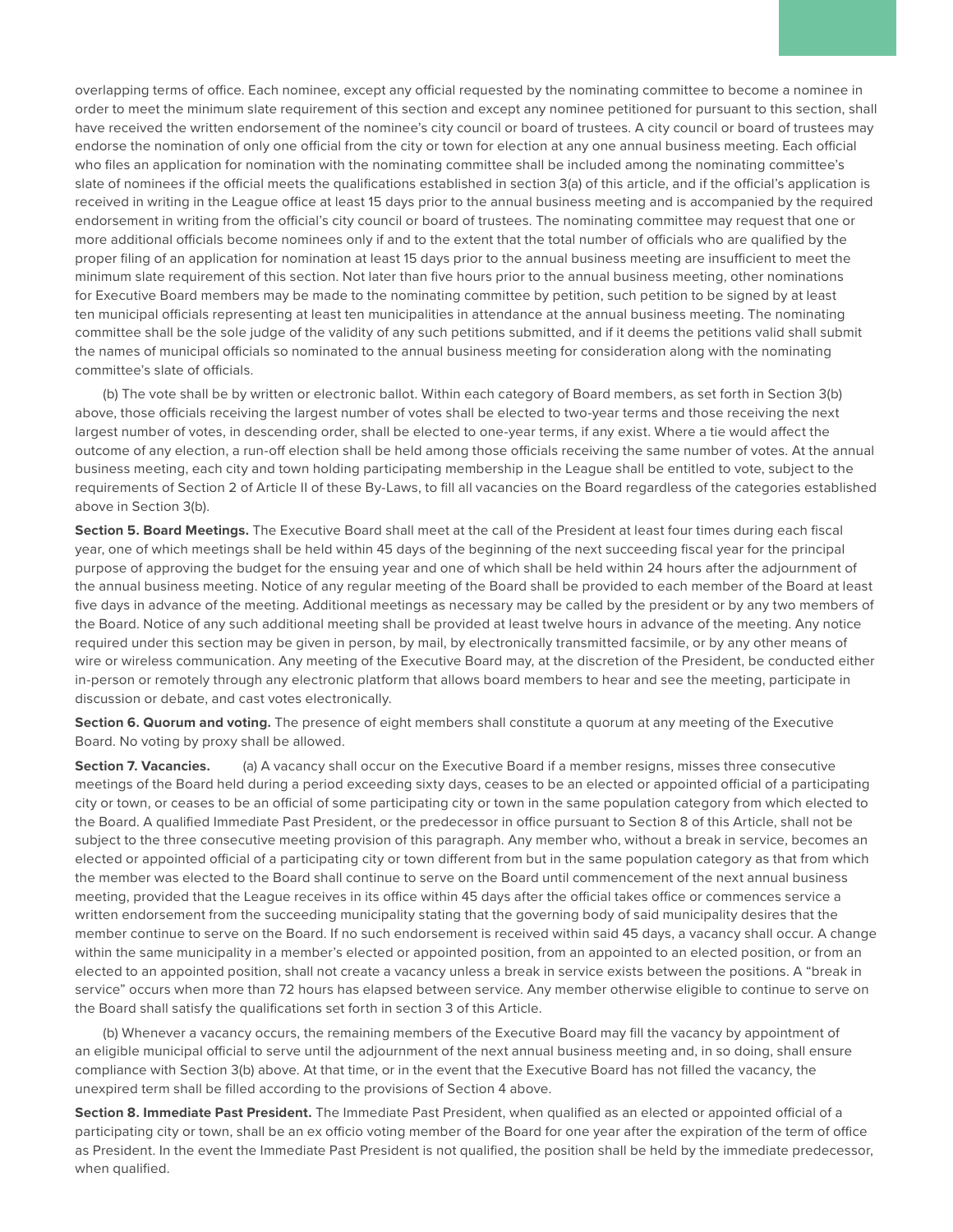**Section 9. Review of Categories.** Unless previously amended or repealed, the categories of Board members established by Section 3(b) of this Article IV shall be reviewed by the Executive Board at least every five years.

**Section 10. Delegation of Authority to Act on Behalf of Board Without a Meeting.** The Board may establish policies to delegate certain actions to be made on behalf of the Board by the officers established in Article V, Section 1 and the Immediate Past President established by Section 8 of this Article IV. Such action shall be effective if there are writings that describe the action and the responses from the officers and the Immediate Past President, if the other Board members are promptly notified of the action, and if the action is filed with the minutes of the next meeting of the Board. Any such writings may be received electronically. The action does not prevent two or more board members from calling for a special meeting on the action as provided in Article IV, Section 5.

## ARTICLE V - OFFICERS

**Section 1. Qualifications.** The officers of the League shall be a President, a Vice President, and a Secretary-Treasurer. Each officer shall be a duly qualified member of the League's Executive Board. The member selected as President at the Board meeting held within 24 hours after adjournment of the annual business meeting shall have served on the Board at some time prior to such business meeting.

**Section 2. Selection of Officers.** Within 24 hours after the adjournment of the annual business meeting, the Board shall meet for the purpose of organizing and selecting the President, Vice President, and Secretary-Treasurer for the ensuing year from among its own membership. Officers of the League shall hold their positions for a period of one year, except that when a vacancy occurs in any of the three offices during the year, the Executive Board shall appoint a successor from among its own membership to fill the position until the next annual conference. There shall be no limit on the number of terms of office which may be served by a member.

**Section 3. Duties of President.** The President shall preside at all meetings of the League and at all meetings of the Executive Board. the President shall have the duties and powers customarily incident to such office.

**Section 4. Duties of Vice President.** In the absence of the League President, the Vice President shall assume the duties and exercise the powers of the President. The Vice President shall have such other duties and powers customarily incident to the office of Vice President.

**Section 5. Duties of Secretary-Treasurer.** The Secretary-Treasurer shall be responsible for the accurate record of proceedings of Executive Board meetings, shall be responsible for submission of an annual financial report which shall be published promptly in an edition of Colorado Municipalities or the CML Newsletter and shall have such other duties and powers customarily incident to the office of Secretary-Treasurer.

**Section 6. Duties of Executive Director.** (a) The Executive Director, who shall be appointed by the Executive Board, shall be responsible for the proper and efficient management of the affairs of the League, under the general direction of the Executive Board. Except as otherwise specifically delegated to the secretary-treasurer by these bylaws, the Executive Director shall be responsible for preparing and maintaining any records and information required to be kept by the League at the direction of the Executive Board or pursuant to any law, and for authenticating the records of the League.

(b) The Executive Director shall prepare an annual budget covering the estimated receipts and disbursements of the League, and this budget shall be submitted to the Executive Board for its approval. The Executive Director shall perform such other duties as may be assigned by the Executive Board. The Executive Director shall exercise the usual functions of manager of League affairs and services.

(c) The Executive Director shall furnish a satisfactory surety bond or insurance in an amount and form determined by the Executive Board. The League shall pay the premium for said bond or insurance.

#### ARTICLE VI - COMMITTEES AND SECTIONS

**Section 1. Committees.** The President shall appoint such special or standing Committees from time to time as may be determined by the Executive Board.

**Section 2. Policy Committee.** The Executive Board shall from time to time receive and act upon recommendations from a policy committee, whose membership may include one representative of each participating member, except that members with population over 100,000 may appoint a second member, together with such other members as may be designated by the Executive Board. The policy committee may also recommend changes to the CML policy statement, which shall be presented for consideration at the annual business meeting and approved by a simple majority of all members voting.

**Section 3. League Sections.** Those Sections previously designated as League Sections shall continue as such until otherwise provided by action of the Executive Board or general membership. Organizations, groups or associations having substantial numbers of municipal officials and having objectives and purposes compatible with those of the League, may be established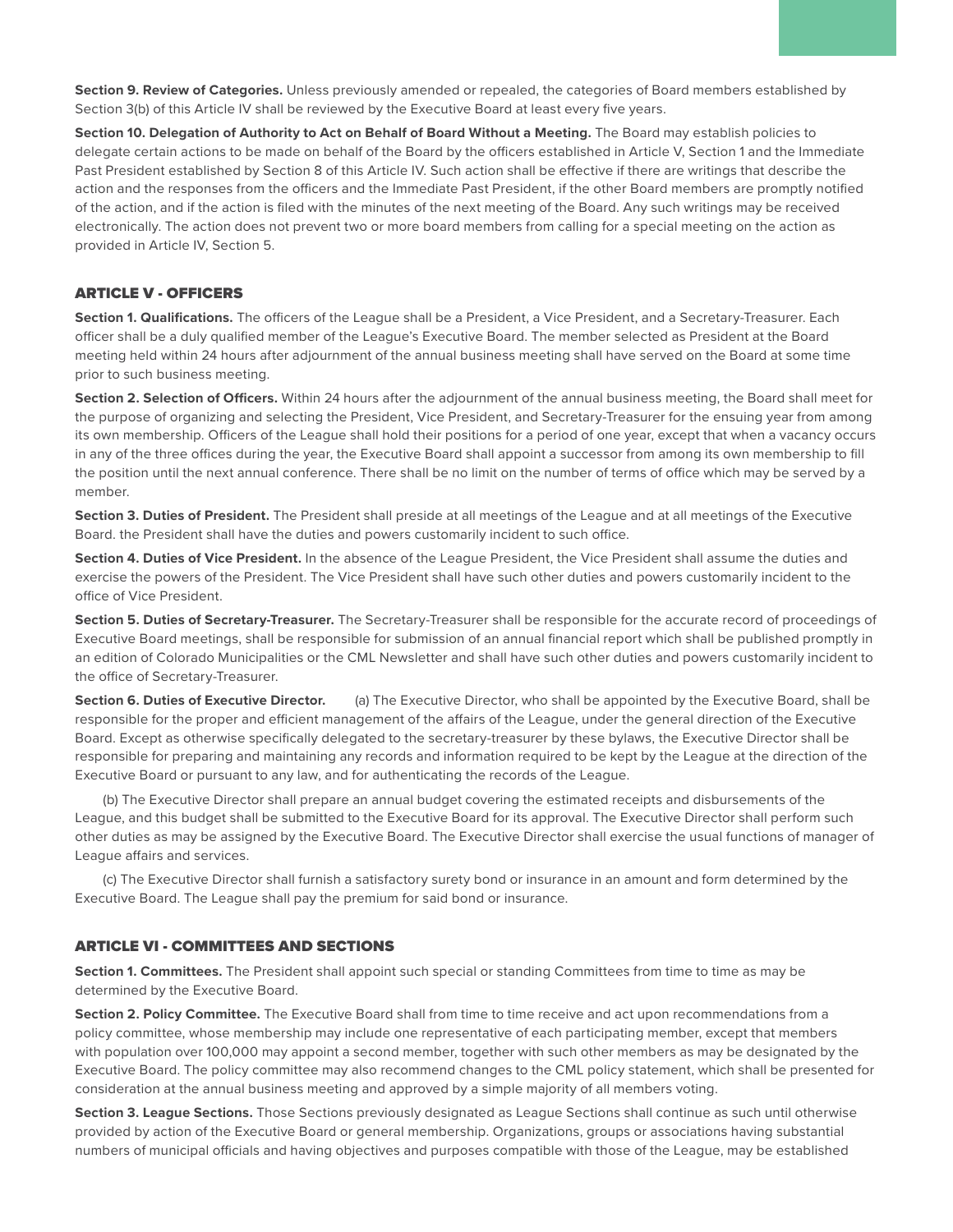as Sections of the League by the Executive Board, provided any such organization, group or association complies with any conditions imposed by the Executive Board. Such Sections shall continue in existence until discontinued by action of the Executive Board or general membership. No action taken or opinion expressed by a League Section shall be considered an action or opinion of the League, and the League shall not be responsible for any action taken or opinion expressed by a League Section or by an officer or employee of a League Section, unless the action or opinion is previously approved by the Executive Board or by League members at the annual or a special meeting.

Only a municipal official shall represent a Section. Sections are entitled to serve on the policy committee but without a vote. Sections may offer sessions at the annual conference, as may be determined by the League.

**Section 4. Meetings of Sections and Committees.** Any meeting of a committee or section may, at the discretion of the chair, be conducted either in-person or remotely through any electronic platform that allows attendees to hear and see the meeting, participate in discussion or debate, and cast votes electronically.

#### ARTICLE VII - MEETINGS

**Section 1. Annual Conference.** A regular annual conference for all participating member cities and towns of the League shall be held at such time and place as may be determined by the Executive Board.

**Section 2. Special Conferences.** Special conferences for all participating member cities and towns of the League may be called when authorized by the Executive Board, and shall be called by the Board upon receipt of written requests from municipal officials of not less than 15 participating member cities and towns. A written notice of the time and place of each such special conference shall be provided to each member city and town at least fifteen days in advance of the time set for the meeting, or by providing a notice thereof at least two weeks prior to said meeting in Colorado Municipalities or the CML Newsletter; provided, however, that failure to receive such notice shall not invalidate proceedings at such meeting. Such notice shall state the purpose or purposes for which the meeting is called, and no other business shall be transacted at such meeting.

**Section 3. Annual Business Meeting.** A regular annual business meeting for all participating members cities and towns shall be held at the annual conference, unless a different time and place for the annual business meeting is determined by the Executive Board. The quorum for the conduct of business at the annual business meeting shall be 50 member municipalities. Nomination and election of Executive Board members at the annual business meeting shall be governed by article IV of these bylaws. Consideration of any amendment to the bylaws or articles of incorporation at the annual business meeting shall be governed by article IX of these bylaws. No other new matter shall be considered or acted upon at the annual business meeting unless submitted in writing at or before the meeting with copies available for distribution to all members in attendance at the meeting.

### ARTICLE VIII - LEAGUE DISTRICTS

**Section 1. District Organization.** There shall be formed within the League a number of regional districts carrying such distinctive and official titles and numerical designations and having such boundaries as may have been or will be recommended to and approved by the Executive Board and recorded on an official map.

**Section 2. Purposes and Functions of Districts.** The purposes and functions of the regional districts of the League shall be as follows:

(a) To promote interest and cooperation in the problems of municipal government and administration among the officers and employees of the cities and towns within such districts.

(b) To assist the officials of the League in formulating policies and rendering service by expressing to the League, through resolutions or other communications, the recommendations of the districts.

**Section 3. Membership of Districts.** All cities and towns within the boundaries of the district which are participating members of the League are members of and may participate in the activities of the district.

**Section 4. District Officers.** There shall be selected by the membership of each district a District chair who shall hold office for a period of one year.

**Section 5. District Meetings.** Meetings of the participating member cities and towns in each district shall be held at least annually at such time and place as may be determined by the district chair.

## ARTICLE IX - AMENDMENTS

**Section 1. Procedure.** These bylaws or the Articles of Incorporation may be amended at any annual business meeting or special conference by a two-thirds vote of all members voting, providing the proposed amendment(s) shall have first been prepared in writing and submitted to the Executive Board on or before the date preceding by two weeks the first day of the conference and written copies of such amendment(s) are distributed to conference delegates. Such amendment(s) shall go into effect immediately or at such other time as may be specified in the proposal submitting the amendment to a vote of the members. If,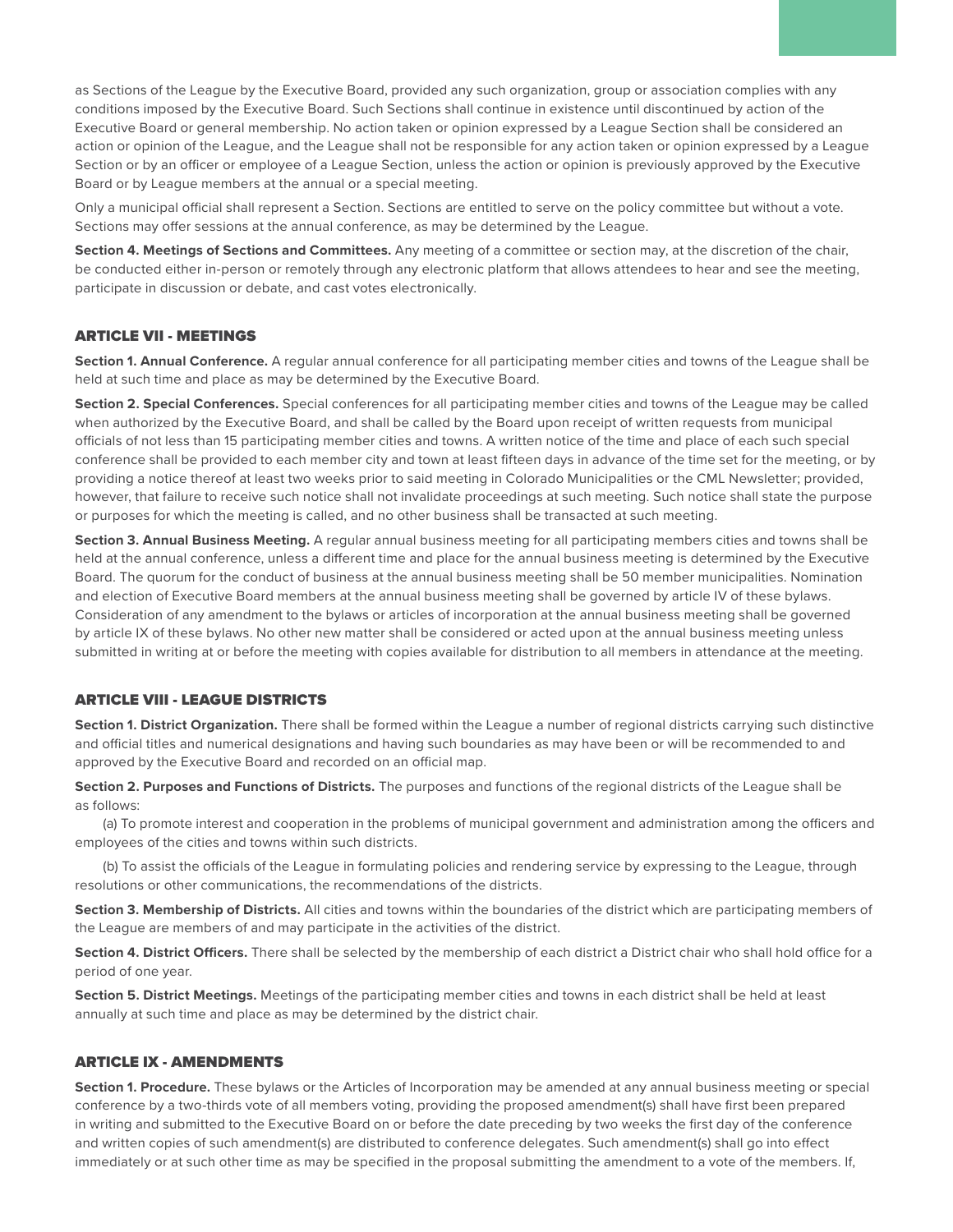within sixty days after the adoption of any amendment, one-third or more of the member municipalities protest against such amendment, it shall automatically be suspended until the next annual or special conference, when it may be taken up again for reconsideration and vote as in the first instance.

### ARTICLE X - DISSOLUTION

**Section 1. Procedure.** If, at any annual business meeting, three-fourths of the municipalities participating in the League vote to dissolve the League, the League shall be dissolved as provided in Article 26, title 7, C.R.S.

**Section 2. Financial Settlement.** Any assets remaining upon dissolution of the League shall be transferred to the municipalities participating in the League at the time of dissolution according to the provisions of Article 26, title 7, C.R.S. and to a formula established by the Executive Board which bears a direct relationship to the amount contributed to the support of the League by the said participating municipalities.

#### ARTICLE XI - CONFLICTING INTEREST TRANSACTIONS

**Section 1. General Statement.** This Article XI is intended to foster public confidence in the integrity of the League and to protect the League's interests when it is contemplating entering a transaction that might benefit the private interest of a Board member of the League. This Article XI is intended to incorporate the requirements of C.R.S. § 7-128-501 of the Colorado Revised Nonprofit Corporation Act with respect to conflicting interest transactions.

**Section 2. Procedures - Conflicting Interest Transactions.** The League, and its Executive Board, shall follow the procedures in this Section 2 with respect to any potential "conflicting interest transaction". For the purposes of this Article XI, "conflicting interest transaction" means any proposed contract, transaction, or other financial relationship between the League and (i) a Board member, (ii) a party related to a Board member, including a spouse, descendent, ancestor, sibling, or the spouse of a descendent or a sibling, or (iii) an entity in which a Board member has an interest, including an estate or trust in which the Board member or a party related to the Board member has a beneficial interest, or an entity in which the Board member or a party related to the Board member has a financial interest.

(a) Duty to Disclose. Each Board member shall, as soon as possible, disclose to the Executive Board all material facts regarding his or her financial or other interest in a proposed conflicting interest transaction.

(b) Determining Whether a Conflict of Interest Exists. The Executive Board shall determine if the proposed transaction is in fact a conflicting interest transaction. The Board member(s) with a potential conflict shall not be present during the Executive Board's discussion or determination of whether a conflicting interest transaction exists, except as provided below.

(c) Procedures for Addressing a Conflicting Interest Transaction. If the Executive Board determines that a proposed transaction is a conflicting interest transaction, the Executive Board shall follow the procedures set forth in Section 3 in order to decide what measures are needed to protect the Organization's interests in light of the nature and seriousness of the conflict, to decide whether to enter into the transaction and, if so, to ensure that the terms of the transaction are appropriate.

(d) Records of Proceedings. The minutes of any meeting of the Executive Board pursuant to this Article XI shall contain the name of each Board member who disclosed or was otherwise determined to have an interest in a transaction; the nature of the interest and whether it was determined to constitute a conflict of interest; any alternative transactions considered; the Board members of the Executive Board who were present during the deliberations on the transaction, those who voted on it, and to what extent interested persons were excluded from the deliberations; any comparability data or other information obtained and relied upon by the Executive Board and how the information was obtained; and the result of the vote, including, if applicable, the terms of the transaction that was approved and the date it was approved.

**Section 3. Executive Board Action With Respect to Conflicting Interest Transactions.** The Executive Board shall comply with the provisions of C.R.S. § 7-128-501 in acting with respect to any conflicting interest transaction. No conflicting interest transaction shall be void or voidable or be enjoined, set aside, or give rise to an award of damages or other sanctions in a proceeding by a Board member or by or in the right of the League, provided that:

(a) The material facts as to the Board member's relationship or interest and as to the conflicting interest transaction are disclosed or are known to the Executive Board or the committee, and the Executive Board or committee in good faith authorizes, approves, or ratifies the conflicting interest transaction by the affirmative vote of a majority of the disinterested Board members, even though the disinterested Board members are less than a quorum; or

(b) The material facts as to the Board member's relationship or interest and as to the conflicting interest transaction are disclosed or are known to the Board members entitled to vote thereon, and the conflicting interest transaction is specifically authorized, approved, or ratified in good faith by a vote of the Board members entitled to vote thereon; or

(c) The conflicting interest transaction is, given all of the facts and circumstances, fair as to the League.

For the purposes of this Section 3, common or interested Board members may be counted in determining the presence of a quorum at meetings of the Executive Board or of a committee that authorizes, approves, or ratifies the Conflicting Interest Transaction.